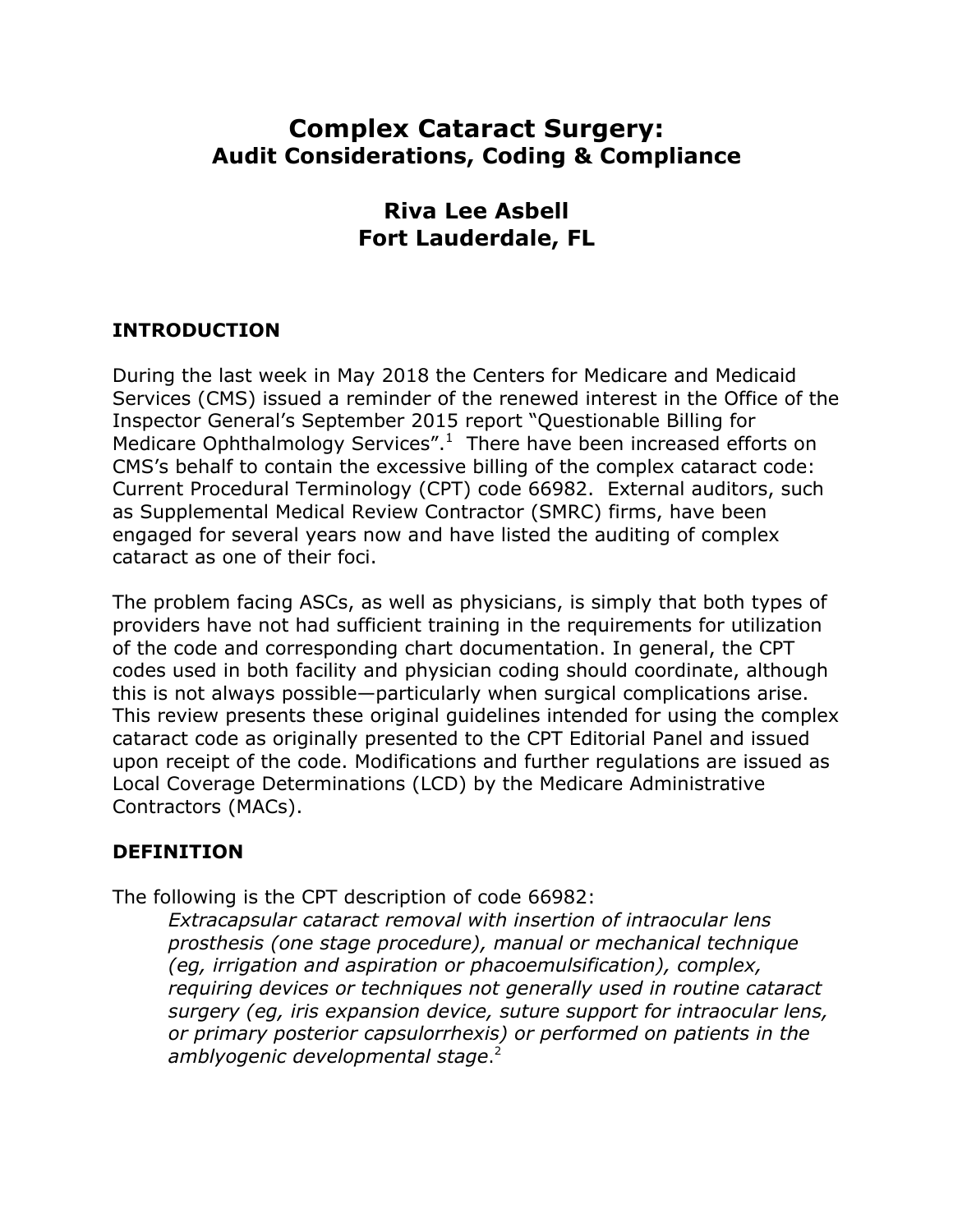First issued in 2001, the code was modified in 2002 to eliminate the use of endocapsular rings from the description since they were not FDA (Food and Drug Administration) approved. Since then FDA approval has been obtained; their use once again qualifies the case as being coded complex.

According to the American Medical Association's publication entitled *CPT Changes 2001, An Insider's View*, the following rationale was originally given for this new code:

*66982 has been added to delineate procedural differences associated with the removal of extracapsular cataract(s) and lens insertion performed in the pediatric age group, on patients who present with diseased states, prior intraocular surgery, or with dense, hard and/or white cataracts. The presence of trauma, or weak or abnormal lens support structures caused by numerous conditions (eg, uveitis) and disease states (eg, glaucoma, pseudoexfoliation syndrome, Marfan syndrome) require additional surgical involvement, and utilization of additional techniques and surgical devices. A small pupil found in a patient with glaucoma or a past surgical history may not dilate fully, and will require iris retractors through additional incisions. Capsular support rings to allow the placement of an intraocular lens may be required in the presence of weak or absent support structures.*

*Pediatric anatomy contributes to the complexity of cataract surgery. The anterior capsule tears with great difficulty and the cortex is difficult to remove from the eye because of intrinsic adhesion of the lens material. Additionally, a primary posterior capsulotomy or capsulorrhexis is necessary, which further complicates the insertion of the intraocular lens.*<sup>3</sup>

Thus, it is very important that the code only be used for cases that are deemed to be complex. It should **not be used** for coding cataract surgeries where **complications** are encountered.

#### **CLINICAL AND CODING ISSUES**

Some of the many concerns regarding the use of the complex cataract code are addressed here.

**Utilization**. Physicians are concerned with what percentage of cases involving cataract extraction with IOL insertion should be classified as complex. In the last set of utilization statistics (2016) available from CMS (Centers for Medicare and Medicaid Services) there were approximately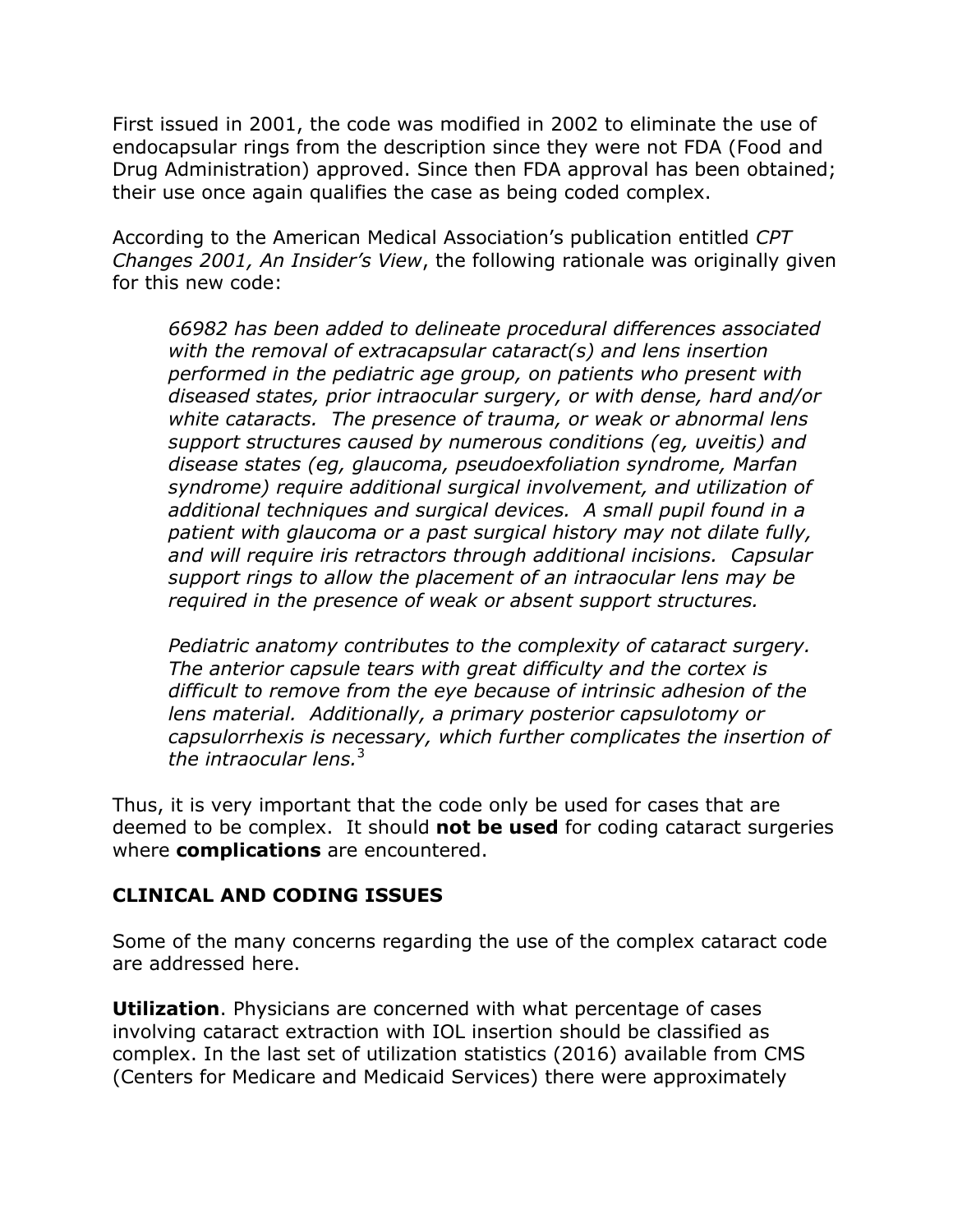3,465,749 cataract surgeries performed (CPT codes 66984 + 66982) and 7.96% of these were coded as complex.<sup>4</sup>

When the original pricing for CPT code 66982 was calculated, it was based on statistics collected and concluded that 1.5 % of all cataract cases would qualify for the use of this code. This was based on a 20% increase in physician work for in these cases. It is imperative that CPT code 66982 be used only for cataract procedures that meet the definition of this CPT code.

**Use of Dye.** Update for 2018: The percentage of cases coded as complex has increased and at first was thought to be mainly due to the identification of more complex cases, such as those with Intraoperative Floppy Iris Syndrome, that had not been identified in 2001.

However, I propose that one of the principal increases may be the result of some of the MACs (Medicare Administrative Contractor) Local Coverage Determinations (LCD) that state, or stated, the use of dye in itself qualifies a case to be coded complex. A policy that combines the phrasing "use of dye" with the presence of a mature or dense cataract often leads to the misinterpretation that the dye is the qualifier. This was never the intent of the code by definition and is nowhere found in any of the Current Procedural Terminology (CPT) publications. In fact, in CPT Assistant, an AMA publication, in March of 2016 it is stated: " …the additional work of instilling and removing Trypan Blue dye from the anterior segment though an additional surgical step does not reach the threshold of physician time, work, or intensity necessary to report the complex cataract code." 5 **So the use of dye in and of itself does not constitute sufficient extra work or intensity to qualify the case as being coded complex.**

**Audit Environment.** In 2015 CMS issued Comparative Billing Reports (CBR) and one of the issues was overutilization of CPT code 66982.<sup>6</sup> The national average disclosed was 9%. My guesstimate is if you are over 9-10 percent you would do well performing an internal or external audit on this issue since the names of those found to be significantly higher than their peers were turned over to CMS and this usually heralds auditing. In fact, StrategicHealth Solutions was subsequently subcontracted by CMS and has commenced widespread auditing of complex cataract surgery as one of its main issues.<sup>7</sup> It is important that *both* your chart notes and operative notes support the use of the code.

**Clinical Application.** Here are some of the clinical situations when the code **can or cannot** be used: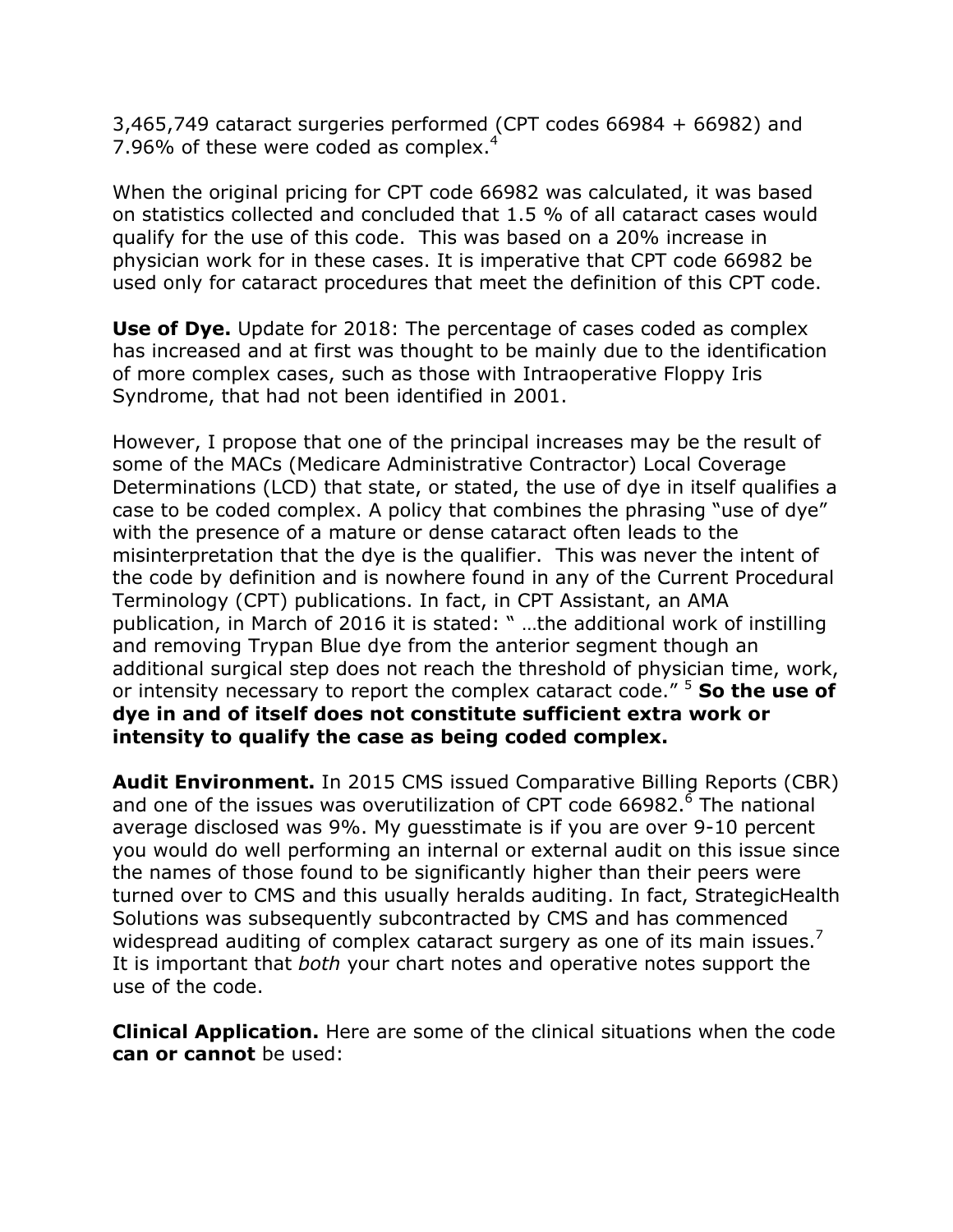- Dense white cataracts removed in conjunction with application of a dye. *The use of dye alone does not qualify the case as complex*.
- Pupillary enlargement procedures. The precise procedures that would qualify for using this code is dependent on your local MAC's LCD that identifies various surgical techniques/instruments used for pupillary stretching that qualify the case to be coded as complex. MAC policies generally do not include manual or viscoelastic pupillary stretching.

Furthermore, pharmalogical assistance with pupillary dilation/maintenance is not one of the criteria for a case qualifying for being coded as complex (eg, use of epi-Sugarcaine or Omidria).

- Synechiolysis **cannot** be additionally billed and is bundled under the National Correct Coding Initiative (NCCI). The definition of 66982 includes "requiring devices or techniques not generally used in routine cataract surgery." The intent of the code is to include any form of synechiolysis. Both codes 66984 and 66982 were bundled with the various synechiolysis codes in Version 7.3 of the NCCI effective July 1, 2001.
- In rare instances an anterior vitrectomy can be coded and billed as an additional procedure. Both CPT code 67005 (removal of vitreous, anterior approach [open sky technique or limbal incision]; partial removal) and CPT code 67010 (…subtotal removal with mechanical vitrectomy) are bundled with CPT codes 66982 and 66984 by the NCCI. However, in pediatric cataract surgery, a limited pars plana vitrectomy (CPT code 67036) may be billed additionally. Modifier 52 (reduced services) needs to be applied when less than a full posterior vitrectomy is performed.
- Management of *intraoperative complications*, such as vitreous loss, iris prolapse, and dropped nucleus or IOL does **not** qualify the case as complex. The original intent was that, for the most part, the complex cataract code 66982 should be used when the physician plans prospectively and documents that a complex cataract procedure is to be performed in the preoperative plan.
- Pediatric (or other) cases **cannot** be coded with CPT code 66982 when an IOL is **not** inserted. An IOL must be inserted to use this code even though pediatric cataract extraction is more difficult that adult cataract extraction.